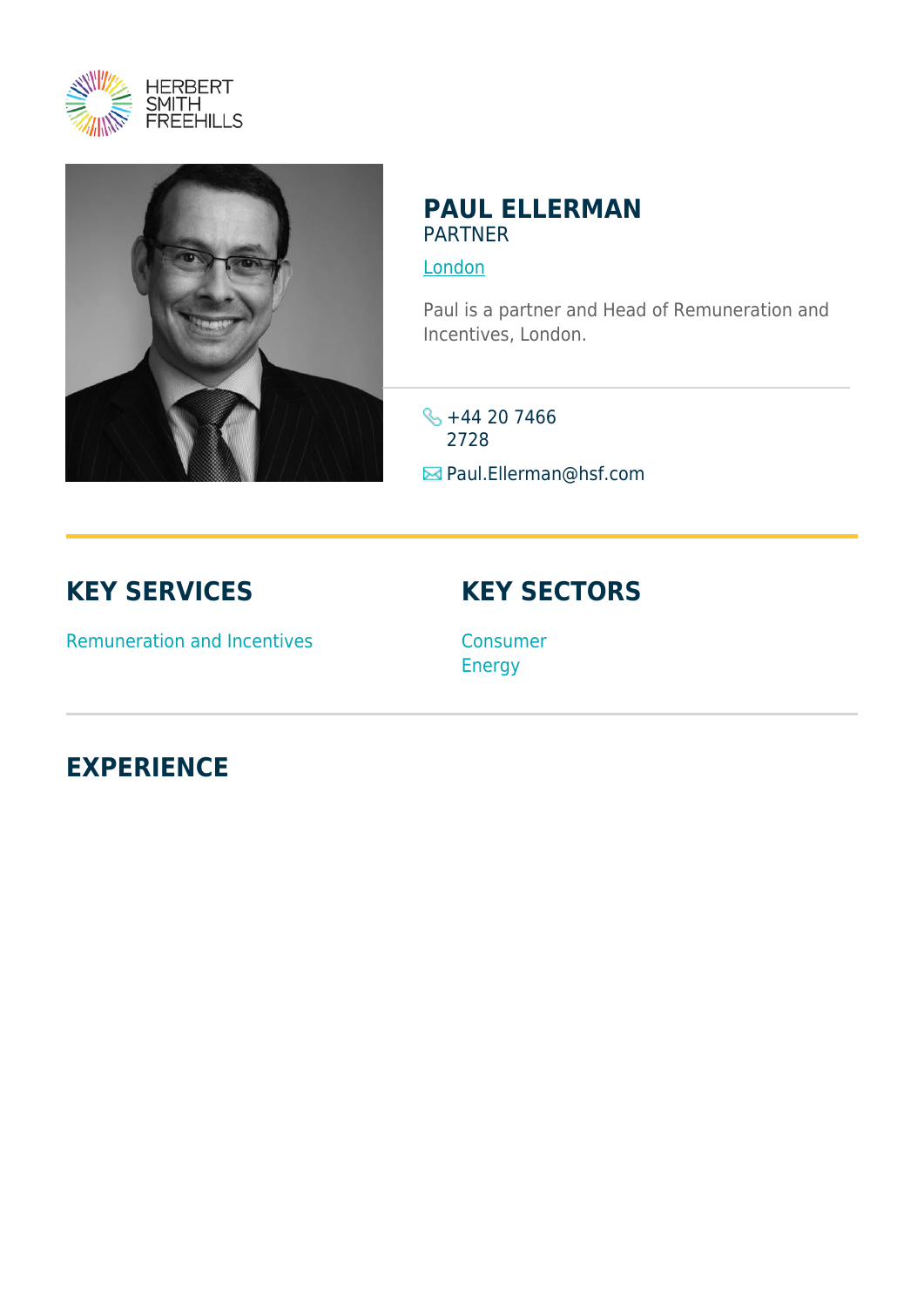Paul helps clients with executive remuneration and incentives matters. He has established a wide range of cash-based and share-based incentive plans for listed and private companies in the UK and globally.

Paul advises clients on the incentive plan aspects of many significant transactions, including takeovers, IPOs, rights issues, demergers and schemes of arrangement.

He also works with clients on the remuneration aspects of executive recruitments and terminations and helps financial institutions on the implementation and effect of regulatory requirements.

### **Memberships**

Paul is Co-Head of the Corporate Governance Advisory Team, which provides companies with best practice advice on a broad range of corporate governance matters including executive remuneration. He was for many years a member of the Tax Committee and is currently a member of the Corporate and Regulatory Committee of the Share Plan Lawyers Group.

### **Accolades**

"Provides pragmatic and decisive advice" (Chambers UK 2019)

"Paul has an amazing ability to remain calm in difficult situations. His technical knowledge is immense and combines with his understanding that a solution needs to be workable" (Chambers UK 2018)

"Paul Ellerman and Mark Ife are a standout team; both are technically knowledgeable and practical at the same time" (Legal 500 2019)

"Paul Ellerman and Mark Ife have considerable experience and are technically excellent. They are always accessible and engaged. They provide a very high level of service. To my mind, they differ from others in their commercial and pragmatic approach. They are very good at coming up with solutions to clients' needs" (Legal 500 2019)

Paul's experience includes advising:

- Sky on the share plan aspects of its acquisition by Comcast, alongside the unsuccessful competing bid by Twenty-First Century Fox
- Commonwealth Bank of Australia on remuneration and incentive aspects of the AUS \$4.13bn sale of its global asset management business to Mitsubishi UFJ Trust and Banking Corporation